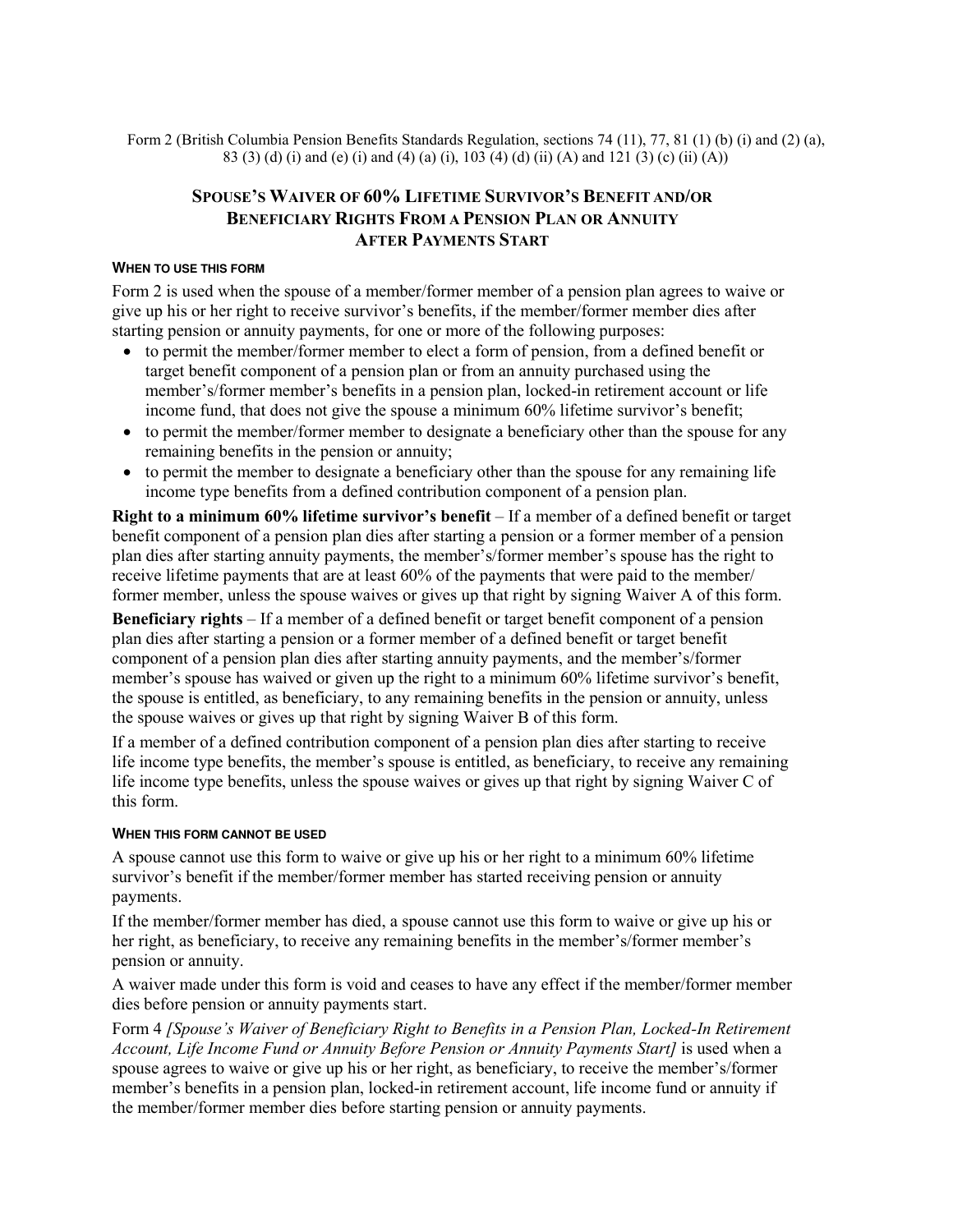#### **WHEN THIS FORM IS NOT REQUIRED**

Form 2 is not required if section 145 of the *Family Law Act* applies to determine the rights of the member/former member and spouse when the relationship ends. Confirmation that section 145 applies must be provided to the pension plan administrator, the locked-in retirement account issuer, the life income fund issuer, or the insurance company holding the annuity.

| [Please print]                                                                        |  |
|---------------------------------------------------------------------------------------|--|
| Spouse of member/former member [see definition of "spouse" in section 1 of this form] |  |
|                                                                                       |  |
|                                                                                       |  |
|                                                                                       |  |
|                                                                                       |  |
|                                                                                       |  |
|                                                                                       |  |
|                                                                                       |  |
|                                                                                       |  |
| Name of pension plan holding funds/from                                               |  |
|                                                                                       |  |
|                                                                                       |  |
| [Do not complete the following section if the benefits are in the pension plan]       |  |
| Name of locked-in retirement account issuer or life income fund issuer                |  |
|                                                                                       |  |
|                                                                                       |  |
|                                                                                       |  |

## **I confirm the following:**

- 1. I am the spouse of the member/former member. Being the member's/former member's "spouse" means
	- (a) I am married to the member/former member and have not been living separate and apart from that person for a continuous period longer than 2 years immediately preceding the date on which I sign this form, or
	- (b) I have been living with the member/former member in a marriage-like relationship for a period of at least 2 years immediately preceding the date on which I sign this form.
- 2. I understand that because I am the member's/former member's spouse, the *Pension Benefits Standards Act* and the regulations under that Act give me the right to receive the following survivor's benefits:
	- (a) *if the member/former member dies before starting pension or annuity payments* I have the right as beneficiary, after the member's/former member's death, to receive the member's/former member's benefits in the pension plan and any locked-in retirement account, life income fund or annuity purchased using those benefits, unless I waive or give up that right by signing Form 4 *[Spouse's Waiver of Beneficiary Right to Benefits in a Pension Plan, Locked-In Retirement Account, Life Income Fund or Annuity Before Pension or Annuity Payments Start]*;
	- (b) *if the member/former member dies after starting pension or annuity payments* After the member's/former member's death, I have the following rights:
		- (i) in the case of a pension from a defined benefit or target benefit component of a pension plan or payments from an annuity purchased using the member's/former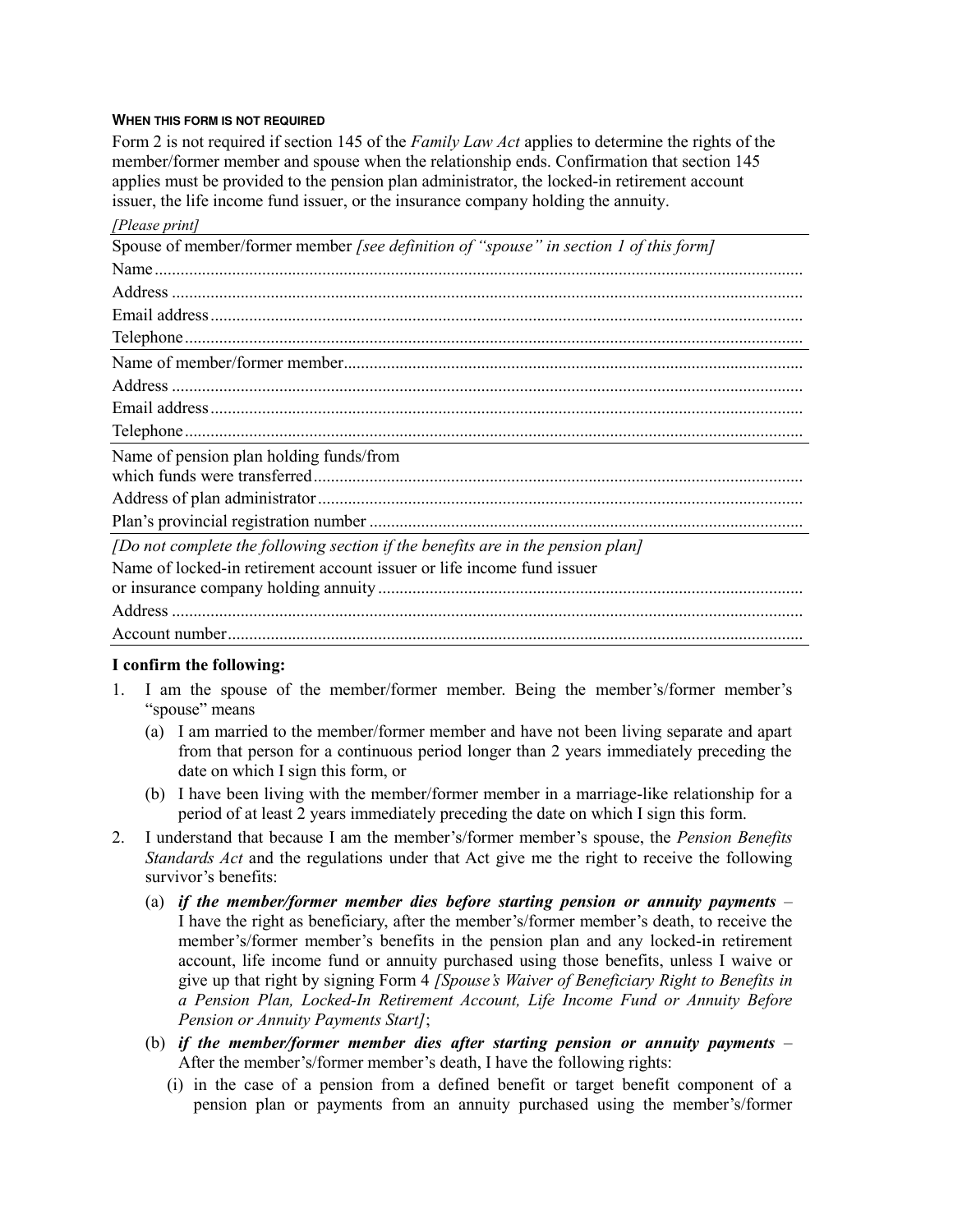member's benefits in a pension plan, locked-in retirement account or life income fund,

- (A) I have the right to receive lifetime payments that are at least 60% of the payments that were paid to the member/former member, unless I waive or give up that right by signing Waiver A of this form, and
- (B) even if I waive or give up the right to receive those lifetime payments, I still have the right as beneficiary to receive any remaining benefits in the pension or annuity, unless I waive or give up that right by signing Waiver B of this form;
- (ii) in the case of life income type benefits from a defined contribution component of a pension plan, I have the right as beneficiary to receive any remaining life income type benefits, unless I waive or give up that right by signing Waiver C of this form.
- 3. I understand that signing this form does not affect
	- (a) the right I have under the *Pension Benefits Standards Act* set out in section 2 (a) of this form unless I waive or give up that right, or
	- (b) any rights I may have as a result of a breakdown of the relationship between me and the member/former member.
- 4. I understand that my survivor's benefits may have substantial value and may be important to provide me with income in my old age.
- 5. I have read this form and understand it.
- 6. I have reviewed current statements of the member's/former member's benefit entitlement provided by the plan administrator, the locked-in retirement account issuer, the life income fund issuer, or the insurance company holding the annuity.
- 7. Neither the member/former member nor anyone else has put any pressure on me to sign this form.
- 8. The member/former member is not present while I am signing this form.
- 9. The information I have given in this form is true, to the best of my knowledge, when I sign this form.
- 10. I am aware that I am entitled to a copy of this form.
- 11. I understand that
	- (a) this form gives only a general description of my legal rights under the *Pension Benefits Standards Act* and the regulations under that Act, and
	- (b) if I wish to understand exactly what my legal rights are, I must read the *Pension Benefits Standards Act* and the regulations under that Act and/or seek legal advice.

## **WAIVER A**: **Right to a minimum 60% lifetime survivor's benefit**

I am signing this waiver, not more than 90 days before the member/former member starts payments from a defined benefit or target benefit component of a pension plan or from an annuity, to waive or give up the right, after the member's/former member's death, to receive lifetime payments of at least 60% of the pension or annuity payments that were paid to him/her.

Instead, I will receive the following from the plan or annuity:

- lifetime payments that are ............% *[specified joint and survivor benefit permitted under the plan/annuity]* of the lifetime payments that were paid to the member/former member;
- payments during the ............-year guarantee period *[guarantee period permitted under the plan/annuity]*, if the member/former member dies before the end of the guarantee period.